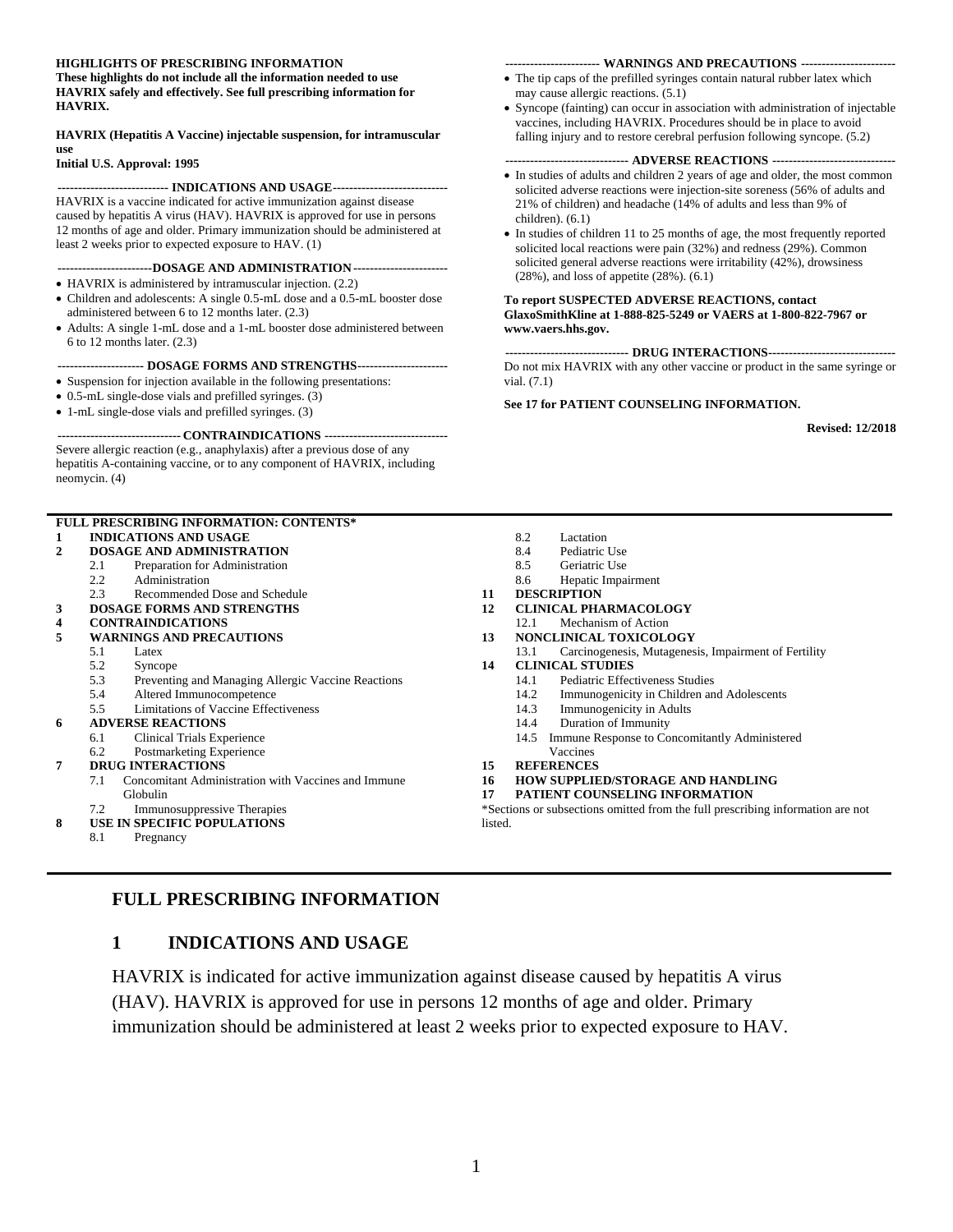## <span id="page-1-0"></span>**2 DOSAGE AND ADMINISTRATION**

## <span id="page-1-1"></span>**2.1 Preparation for Administration**

Shake well before use. With thorough agitation, HAVRIX is a homogeneous, turbid, white suspension. Do not administer if it appears otherwise. Parenteral drug products should be inspected visually for particulate matter and discoloration prior to administration, whenever solution and container permit. If either of these conditions exists, the vaccine should not be administered.

For the prefilled syringes, attach a sterile needle and administer intramuscularly.

For the vials, use a sterile needle and sterile syringe to withdraw the vaccine dose and administer intramuscularly. Changing needles between drawing vaccine from a vial and injecting it into a recipient is not necessary unless the needle has been damaged or contaminated. Use a separate sterile needle and syringe for each individual.

## <span id="page-1-2"></span>**2.2 Administration**

HAVRIX should be administered by intramuscular injection only. HAVRIX should not be administered in the gluteal region; such injections may result in suboptimal response.

Do not administer this product intravenously, intradermally, or subcutaneously.

# <span id="page-1-3"></span>**2.3 Recommended Dose and Schedule**

# Children and Adolescents (aged 12 months through 18 years)

Primary immunization for children and adolescents consists of a single 0.5-mL dose and a 0.5 mL booster dose administered anytime between 6 and 12 months later. The preferred sites for intramuscular injections are the anterolateral aspect of the thigh in young children or the deltoid muscle of the upper arm in older children.

## Adults (aged 19 years and older)

Primary immunization for adults consists of a single 1-mL dose and a 1-mL booster dose administered anytime between 6 and 12 months later. In adults, the injection should be given in the deltoid region.

# <span id="page-1-4"></span>**3 DOSAGE FORMS AND STRENGTHS**

Suspension for injection available in the following presentations:

- 0.5-mL single-dose vials and prefilled TIP-LOK syringes.
- 1-mL single-dose vials and prefilled TIP-LOK syringes. *[See How Supplied/Storage and Handling (16).]*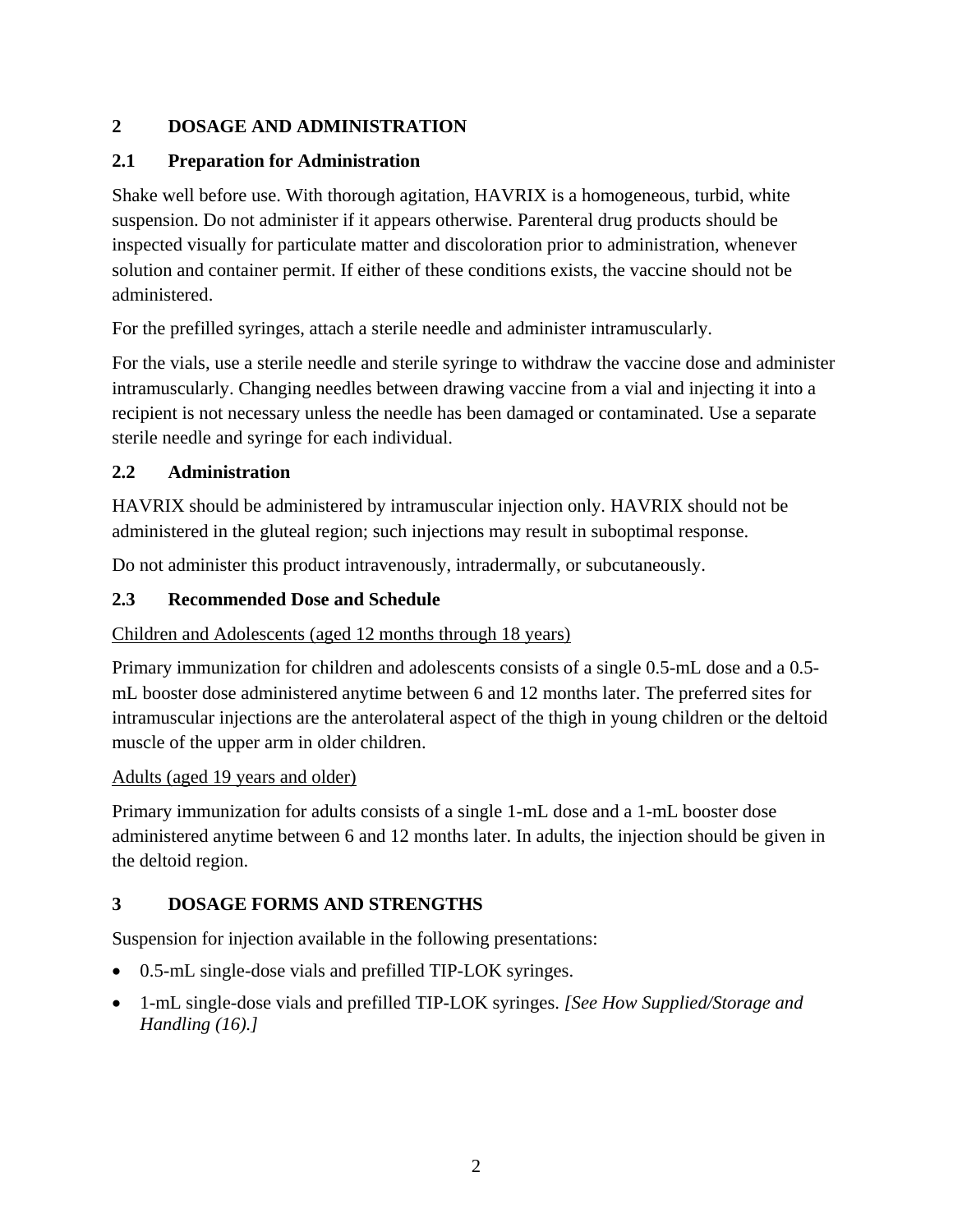# <span id="page-2-0"></span>**4 CONTRAINDICATIONS**

Severe allergic reaction (e.g., anaphylaxis) after a previous dose of any hepatitis A-containing vaccine, or to any component of HAVRIX, including neomycin, is a contraindication to administration of HAVRIX *[see Description (11)]*.

# <span id="page-2-1"></span>**5 WARNINGS AND PRECAUTIONS**

## <span id="page-2-2"></span>**5.1 Latex**

The tip caps of the prefilled syringes contain natural rubber latex which may cause allergic reactions.

## <span id="page-2-3"></span>**5.2 Syncope**

Syncope (fainting) can occur in association with administration of injectable vaccines, including HAVRIX. Syncope can be accompanied by transient neurological signs such as visual disturbance, paresthesia, and tonic-clonic limb movements. Procedures should be in place to avoid falling injury and to restore cerebral perfusion following syncope.

# <span id="page-2-4"></span>**5.3 Preventing and Managing Allergic Vaccine Reactions**

Appropriate medical treatment and supervision must be available to manage possible anaphylactic reactions following administration of the vaccine *[see Contraindications (4)]*.

## <span id="page-2-5"></span>**5.4 Altered Immunocompetence**

Immunocompromised persons may have a diminished immune response to HAVRIX, including individuals receiving immunosuppressant therapy.

# <span id="page-2-6"></span>**5.5 Limitations of Vaccine Effectiveness**

Hepatitis A virus has a relatively long incubation period (15 to 50 days). HAVRIX may not prevent hepatitis A infection in individuals who have an unrecognized hepatitis A infection at the time of vaccination. Additionally, vaccination with HAVRIX may not protect all individuals.

# <span id="page-2-7"></span>**6 ADVERSE REACTIONS**

# <span id="page-2-8"></span>**6.1 Clinical Trials Experience**

Because clinical trials are conducted under widely varying conditions, adverse reaction rates observed in the clinical trials of a vaccine cannot be directly compared with rates in the clinical trials of another vaccine and may not reflect the rates observed in practice.

The safety of HAVRIX has been evaluated in 61 clinical trials involving approximately 37,000 individuals receiving doses of 360 EL.U. ( $n = 21,928$  in 3- or 4-dose schedule), 720 EL.U.  $(n = 12,274 \text{ in } 2 \text{- or } 3 \text{-dose schedule})$ , or 1440 EL.U.  $(n = 2,782 \text{ in } 2 \text{- or } 3 \text{-dose schedule})$ .

Of solicited adverse reactions in clinical trials of adults, who received HAVRIX 1440 EL.U., and children (aged 2 years and older), who received either HAVRIX 360 EL.U. or 720 EL.U., the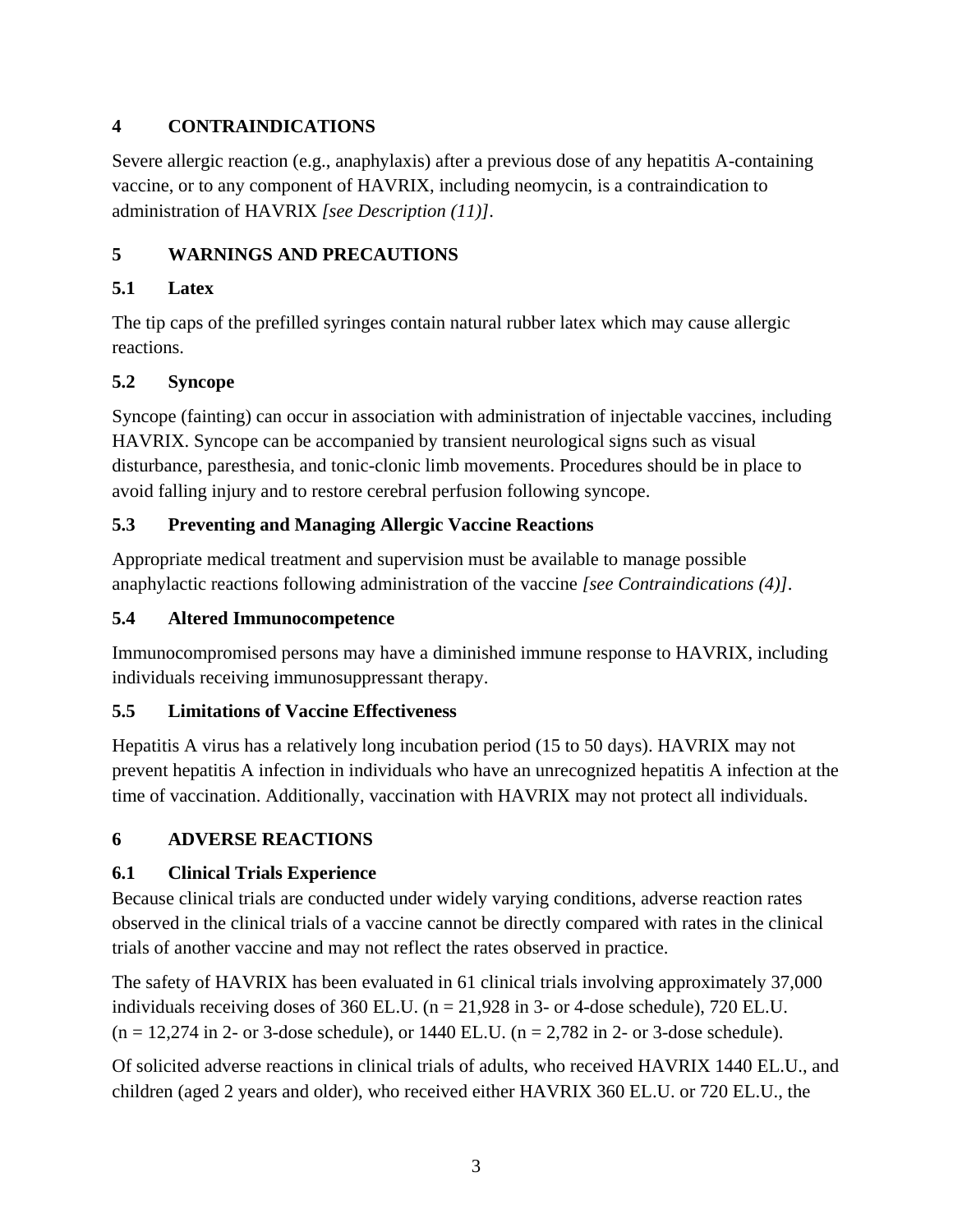most frequently reported was injection-site soreness (56% of adults and 21% of children); less than 0.5% of soreness was reported as severe. Headache was reported by 14% of adults and less than 9% of children. Other solicited and unsolicited reactions occurring during clinical trials are listed below.

Incidence 1% to 10% of Injections

*Metabolism and Nutrition Disorders:* Anorexia.

*Gastrointestinal Disorders:* Nausea.

*General Disorders and Administration Site Conditions:* Fatigue; fever >99.5°F (37.5°C); induration, redness, and swelling of the injection site; malaise.

Incidence <1% of Injections

*Infections and Infestations:* Pharyngitis, upper respiratory tract infections.

*Blood and Lymphatic System Disorders:* Lymphadenopathy.

*Psychiatric Disorders:* Insomnia.

*Nervous System Disorders:* Dysgeusia, hypertonia.

*Eye Disorders:* Photophobia.

*Ear and Labyrinth Disorders:* Vertigo.

*Gastrointestinal Disorders:* Abdominal pain, diarrhea, vomiting.

*Skin and Subcutaneous Tissue Disorders:* Pruritus, rash, urticaria.

*Musculoskeletal and Connective Tissue Disorders:* Arthralgia, myalgia.

*General Disorders and Administration Site Conditions:* Injection site hematoma.

*Investigations:* Creatine phosphokinase increased.

Coadministration Studies of HAVRIX in Children Aged 11 to 25 Months

In 4 studies, 3,152 children aged 11 to 25 months received at least 1 dose of HAVRIX 720 EL.U. administered alone or concomitantly with other routine childhood vaccinations *[see Clinical Studies (14.2, 14.5)]*. The studies included HAV 210 (N = 1,084), HAV 232 (N = 394), HAV 220 (N = 433), and HAV 231 (N = 1,241).

In the largest of these studies (HAV 231) conducted in the U.S., 1,241 children aged 15 months were randomized to receive: Group 1) HAVRIX alone; Group 2) HAVRIX concomitantly with measles, mumps, and rubella (MMR) vaccine (manufactured by Merck and Co.) and varicella vaccine (manufactured by Merck and Co.); or Group 3) MMR and varicella vaccines. Subjects in Group 3 who received MMR and varicella vaccines received the first dose of HAVRIX 42 days later. A second dose of HAVRIX was administered to all subjects 6 to 9 months after the first dose of HAVRIX. Solicited local adverse reactions and general events were recorded by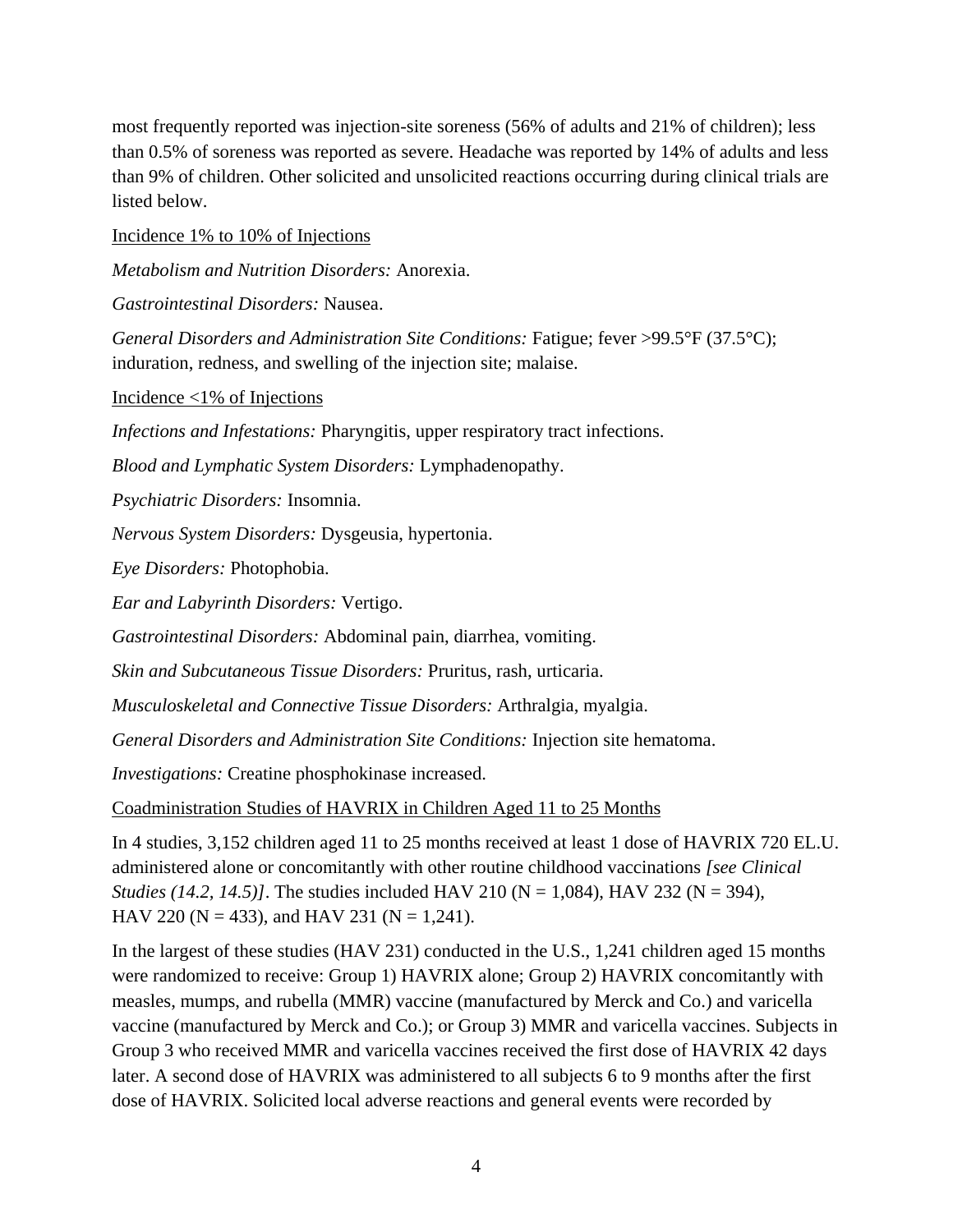parents/guardians on diary cards for 4 days (Days 0 to 3) after vaccination. Unsolicited adverse events were recorded on the diary card for 31 days after vaccination. Telephone follow-up was conducted 6 months after the last vaccination to inquire about serious adverse events, new onset chronic illnesses, and medically significant events. A total of 1,035 children completed the 6 month follow-up. Among subjects in all groups combined, 53% were male; 69% of subjects were white, 16% were Hispanic, 9% were black, and 6% were other racial/ethnic groups.

Percentages of subjects with solicited local adverse reactions and general adverse reactions following HAVRIX administered alone (Group 1) or concomitantly with MMR and varicella vaccines (Group 2) are presented in Table 1. The solicited adverse reactions from the 3 additional coadministration studies conducted with HAVRIX were comparable to those from Study HAV 231.

| $A$ ummistel eu $A$ ione of Conconntantly with ivilvin and valiteira vaccines (1 yC) |                                                     |                                                           |                                                     |                                                     |  |  |  |  |  |
|--------------------------------------------------------------------------------------|-----------------------------------------------------|-----------------------------------------------------------|-----------------------------------------------------|-----------------------------------------------------|--|--|--|--|--|
|                                                                                      | Group 1<br><b>HAVRIX</b><br>Dose 1<br>$\frac{0}{0}$ | Group 2<br>HAVRIX+<br>$MMR+Vb$<br>Dose 1<br>$\frac{1}{2}$ | Group 1<br><b>HAVRIX</b><br>Dose 2<br>$\frac{0}{0}$ | Group 2<br><b>HAVRIX</b><br>Dose 2<br>$\frac{0}{0}$ |  |  |  |  |  |
| Local (at injection site for HAVRIX)                                                 |                                                     |                                                           |                                                     |                                                     |  |  |  |  |  |
| $\mathbf n$                                                                          | 298                                                 | 411                                                       | 272                                                 | 373                                                 |  |  |  |  |  |
| Pain, any                                                                            | 24                                                  | 24                                                        | 24                                                  | 30                                                  |  |  |  |  |  |
| Redness, any                                                                         | 20                                                  | 20                                                        | 23                                                  | 24                                                  |  |  |  |  |  |
| Swelling, any                                                                        | 9                                                   | 10                                                        | 10                                                  | 10                                                  |  |  |  |  |  |
| <b>General</b>                                                                       |                                                     |                                                           |                                                     |                                                     |  |  |  |  |  |
| $\mathbf n$                                                                          | 300                                                 | 417                                                       | 271                                                 | 375                                                 |  |  |  |  |  |
| Irritability, any                                                                    | 33                                                  | 44                                                        | 31                                                  | 27                                                  |  |  |  |  |  |
| Irritability, Grade 3                                                                | $\theta$                                            | $\overline{2}$                                            | $\overline{2}$                                      | $\overline{0}$                                      |  |  |  |  |  |
| Drowsiness, any                                                                      | 22                                                  | 35                                                        | 21                                                  | 21                                                  |  |  |  |  |  |
| Drowsiness, Grade 3                                                                  | 1                                                   | $\overline{2}$                                            | $\mathbf{1}$                                        | $\overline{0}$                                      |  |  |  |  |  |
| Loss of appetite, any                                                                | 18                                                  | 26                                                        | 20                                                  | 21                                                  |  |  |  |  |  |
| Loss of appetite,                                                                    | $\mathbf{1}$                                        | $\mathbf{1}$                                              | $\overline{0}$                                      | $\overline{0}$                                      |  |  |  |  |  |
| Grade 3                                                                              |                                                     |                                                           |                                                     |                                                     |  |  |  |  |  |
| Fever $\geq 100.6$ °F                                                                | 3                                                   | 5                                                         | 3                                                   | $\overline{3}$                                      |  |  |  |  |  |
| $(38.1^{\circ}C)$                                                                    |                                                     |                                                           |                                                     |                                                     |  |  |  |  |  |
| Fever $\geq 101.5$ °F                                                                | $\overline{2}$                                      | $\overline{3}$                                            | $\overline{2}$                                      | $\overline{2}$                                      |  |  |  |  |  |
| $(38.6^{\circ}C)$                                                                    |                                                     |                                                           |                                                     |                                                     |  |  |  |  |  |
| Fever $\geq 102.4$ °F                                                                | $\mathbf{1}$                                        | $\mathbf{1}$                                              | $\overline{0}$                                      | $\mathbf{1}$                                        |  |  |  |  |  |
| $(39.1^{\circ}C)$                                                                    |                                                     |                                                           |                                                     |                                                     |  |  |  |  |  |

**Table 1. Solicited Local Adverse Reactions and General Adverse Reactions Occurring within 4 Days of Vaccination<sup>a</sup> in Children Aged 15 to 24 Months with HAVRIX Administered Alone or Concomitantly with MMR and Varicella Vaccines (TVC)**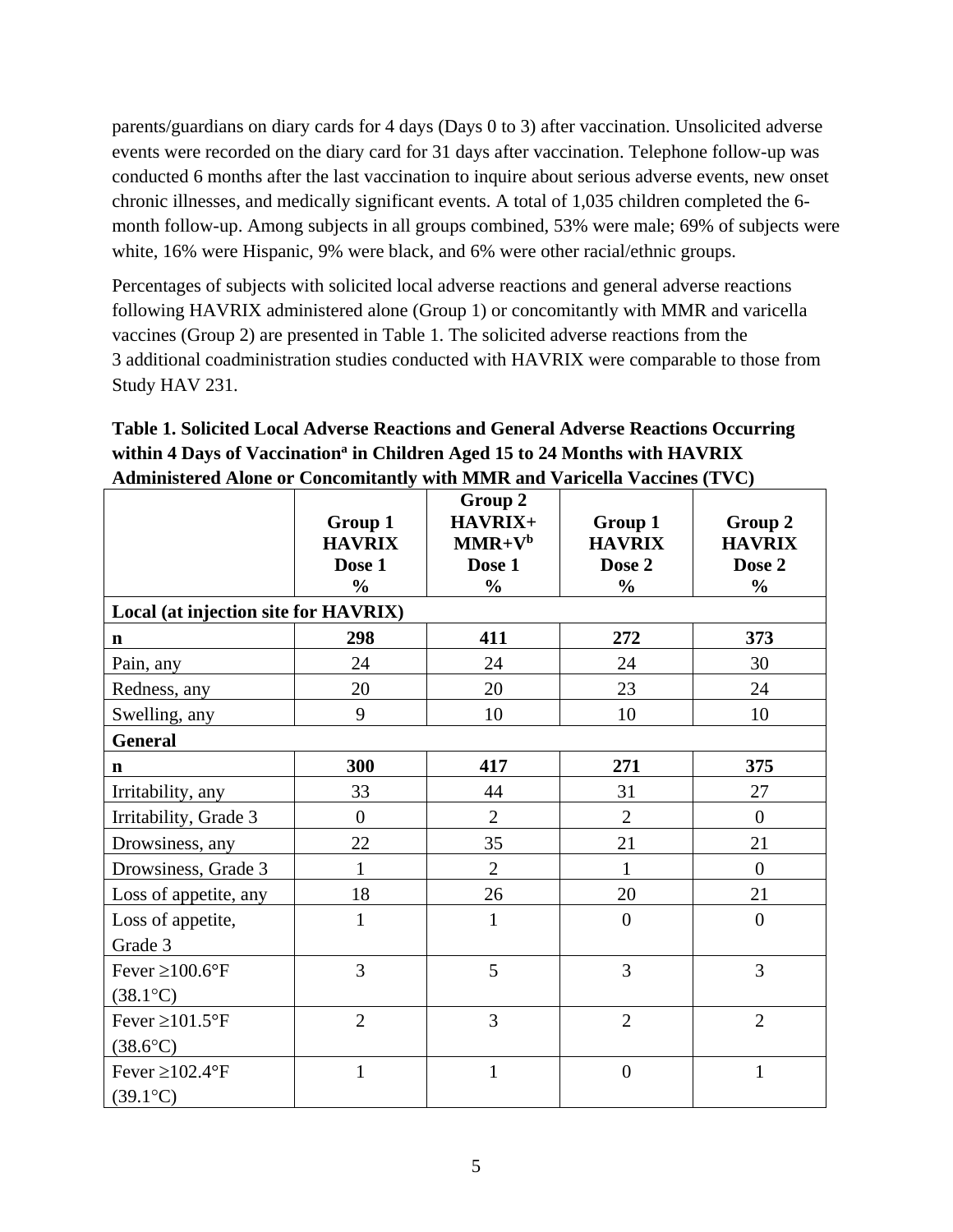Total vaccinated cohort  $(TVC) = all$  subjects who received at least 1 dose of vaccine.

- n = Number of subjects who received at least 1 dose of vaccine and for whom diary card information was available.
- Grade 3: Drowsiness defined as prevented normal daily activities; irritability/fussiness defined as crying that could not be comforted/prevented normal daily activities; loss of appetite defined as no eating at all.
- <sup>a</sup> Within 4 days of vaccination defined as day of vaccination and the next 3 days.
- $<sup>b</sup>$  MMR = Measles, mumps, and rubella vaccine; V = Varicella vaccine.</sup>

*Serious Adverse Events in Children Aged 11 to 25 Months:* Among these 4 studies, 0.9% (29/3,152) of subjects reported a serious adverse event within the 31-day period following vaccination with HAVRIX. Among subjects administered HAVRIX alone 1.0% (13/1,332) reported a serious adverse event. Among subjects who received HAVRIX concomitantly with other childhood vaccines, 0.9% (8/909) reported a serious adverse event. In these 4 studies, there were 4 reports of seizure within 31 days post-vaccination: these occurred 2, 9, and 27 days following the first dose of HAVRIX administered alone and 12 days following the second dose of HAVRIX. In 1 subject who received INFANRIX (Diphtheria and Tetanus Toxoids and Acellular Pertussis Vaccine Adsorbed) and Hib conjugate vaccine followed by HAVRIX 6 weeks later, bronchial hyperreactivity and respiratory distress were reported on the day of administration of HAVRIX alone.

### <span id="page-5-0"></span>**6.2 Postmarketing Experience**

The following adverse reactions have been identified during post-approval use of HAVRIX. Because these reactions are reported voluntarily from a population of uncertain size, it is not always possible to reliably estimate their frequency or establish a causal relationship to the vaccine.

Infections and Infestations

Rhinitis.

Blood and Lymphatic System Disorders

Thrombocytopenia.

Immune System Disorders

Anaphylactic reaction, anaphylactoid reaction, serum sickness–like syndrome.

Nervous System Disorders

Convulsion, dizziness, encephalopathy, Guillain-Barré syndrome, hypoesthesia, multiple sclerosis, myelitis, neuropathy, paresthesia, somnolence, syncope.

Vascular Disorders

Vasculitis.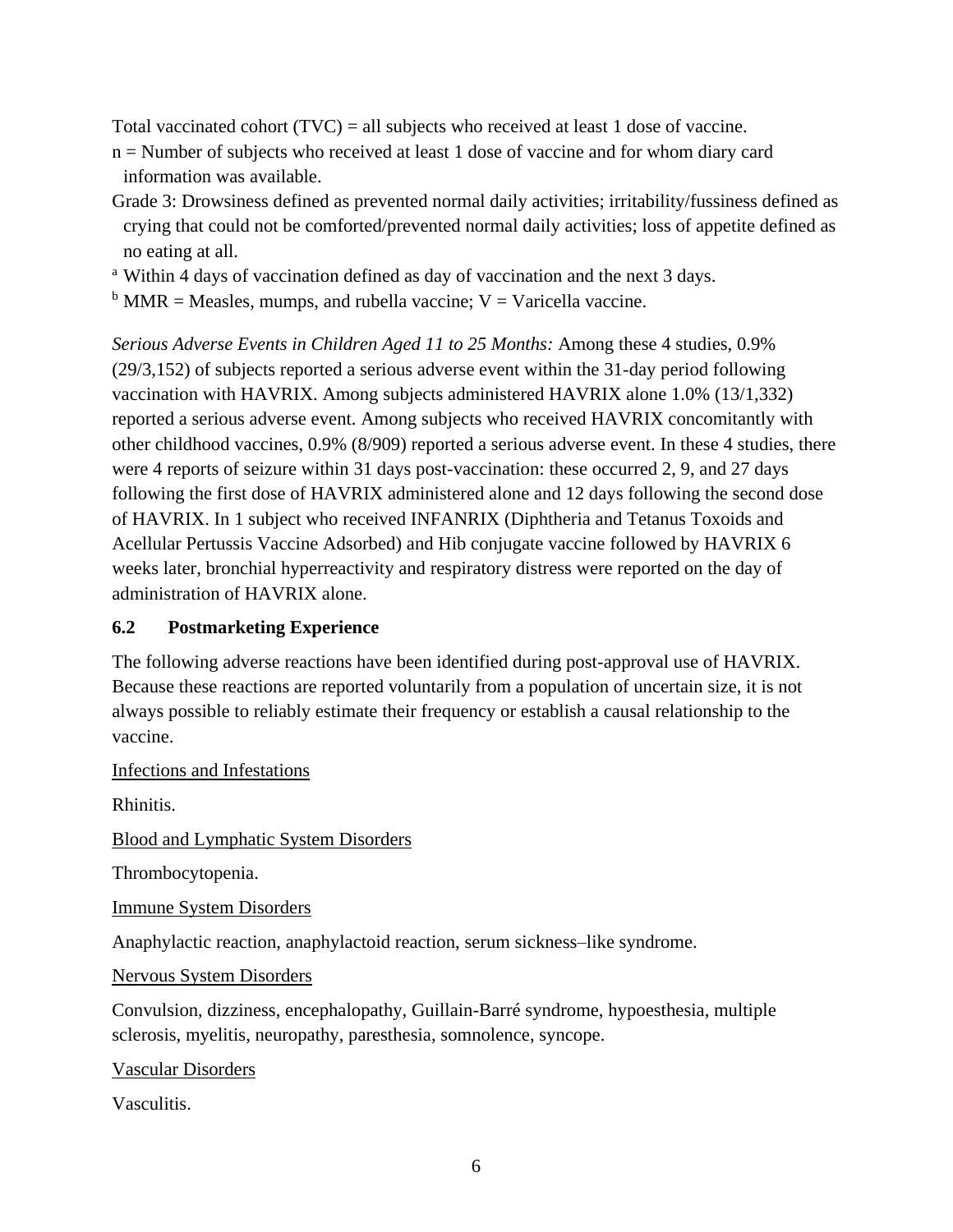### Respiratory, Thoracic, and Mediastinal Disorders

Dyspnea.

**Hepatobiliary Disorders** 

Hepatitis, jaundice.

Skin and Subcutaneous Tissue Disorders

Angioedema, erythema multiforme, hyperhidrosis.

Congenital, Familial, and Genetic Disorders

Congenital anomaly.

Musculoskeletal and Connective Tissue Disorders

Musculoskeletal stiffness.

General Disorders and Administration Site Conditions

<span id="page-6-0"></span>Chills, influenza-like symptoms, injection site reaction, local swelling.

## **7 DRUG INTERACTIONS**

## <span id="page-6-1"></span>**7.1 Concomitant Administration with Vaccines and Immune Globulin**

In clinical studies HAVRIX was administered concomitantly with the following vaccines *[see Adverse Reactions (6.1), Clinical Studies (14.5)]*.

- INFANRIX (DTaP);
- Hib conjugate vaccine;
- pneumococcal 7-valent conjugate vaccine;
- MMR vaccine:
- varicella vaccine.

HAVRIX may be administered concomitantly with immune globulin.

When concomitant administration of other vaccines or immune globulin is required, they should be given with different syringes and at different injection sites. Do not mix HAVRIX with any other vaccine or product in the same syringe or vial.

### <span id="page-6-2"></span>**7.2 Immunosuppressive Therapies**

Immunosuppressive therapies, including irradiation, antimetabolites, alkylating agents, cytotoxic drugs, and corticosteroids (used in greater-than-physiologic doses), may reduce the immune response to HAVRIX.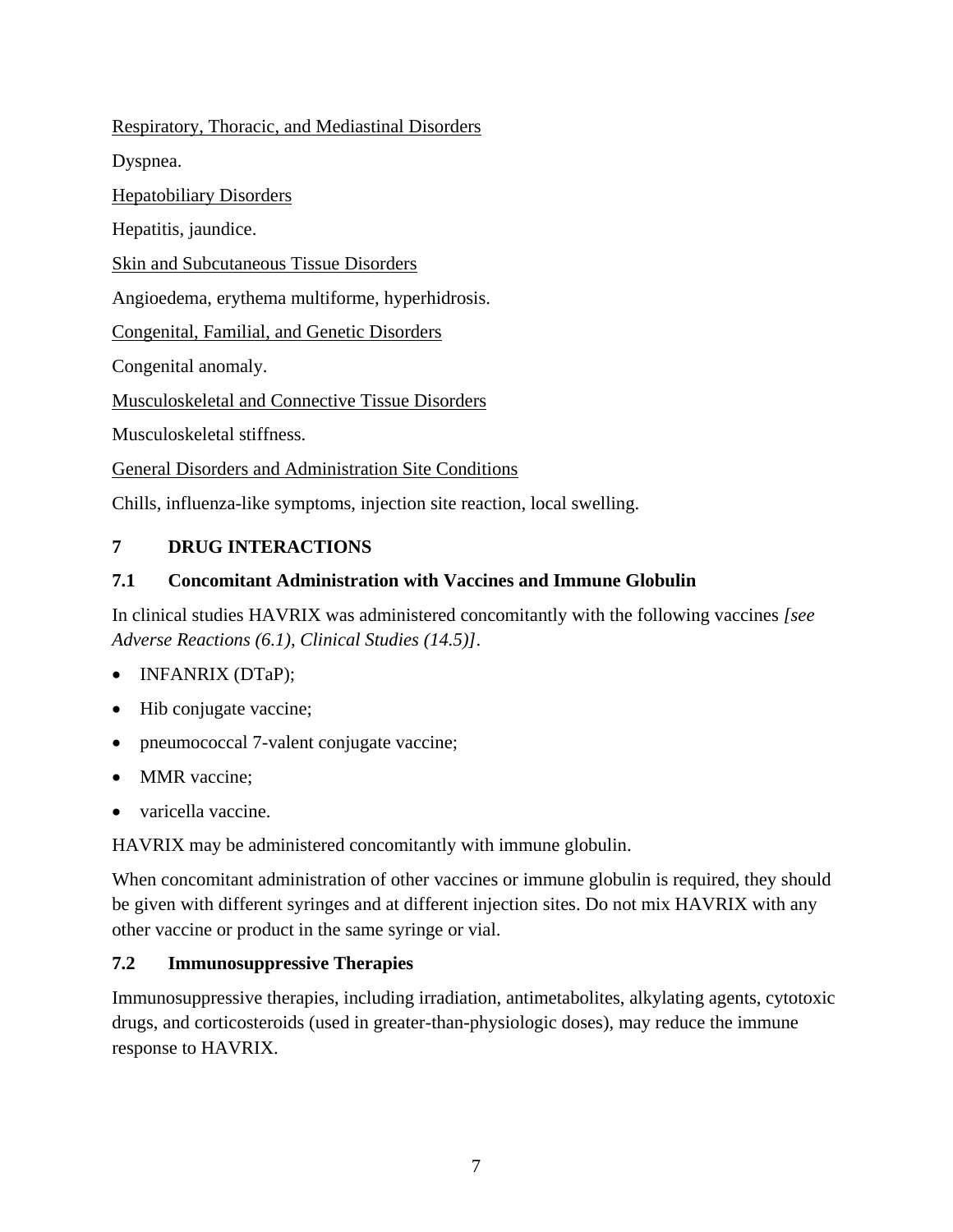## <span id="page-7-0"></span>**8 USE IN SPECIFIC POPULATIONS**

## <span id="page-7-1"></span>**8.1 Pregnancy**

## Risk Summary

All pregnancies have a risk of birth defect, loss, or other adverse outcomes. In the U.S. general population, the estimated background risk of major birth defects and miscarriage in clinically recognized pregnancies is 2% to 4% and 15% to 20%, respectively.

There are no adequate and well-controlled studies of HAVRIX in pregnant women in the U.S. Available data do not suggest an increased risk of major birth defects and miscarriage in women who received HAVRIX during pregnancy *(see Data)*.

There are no animal studies with HAVRIX to inform use during pregnancy.

## Data

*Human Data:* In pre- and post-licensure clinical studies of HAVRIX, 175 pregnant women (177) outcomes, including two sets of twins) were inadvertently administered HAVRIX following their last menstrual period. After excluding ectopic pregnancies ( $n = 2$ ), molar pregnancies ( $n = 1$ ), elective terminations ( $n = 22$ , including one of a fetus with a birth defect), those that were lost to follow-up ( $n = 9$ ), and those with an unknown exposure timing ( $n = 5$ ), there were 138 known pregnancy outcomes with exposure during the first or second trimester. Of these, miscarriage was reported in 11% of pregnancies exposed prior to 20 weeks gestation (15/136) and major birth defects were reported in 3.3% (4/123) of live births. The rates of miscarriage and major birth defects were consistent with estimated background rates.

## <span id="page-7-2"></span>**8.2 Lactation**

## Risk Summary

There is no information regarding the presence of HAVRIX in human milk, the effects on the breastfed child, or the effects on milk production. The developmental and health benefits of breastfeeding should be considered along with the mother's clinical need for HAVRIX and any potential adverse effects on the breastfed child from HAVRIX or from the underlying maternal condition. For preventive vaccines, the underlying maternal condition is susceptibility to disease prevented by the vaccine.

## <span id="page-7-3"></span>**8.4 Pediatric Use**

The safety and effectiveness of HAVRIX, doses of 360 EL.U. or 720 EL.U., have been evaluated in more than 22,000 subjects aged 1 to 18 years.

The safety and effectiveness of HAVRIX have not been established in subjects younger than 12 months.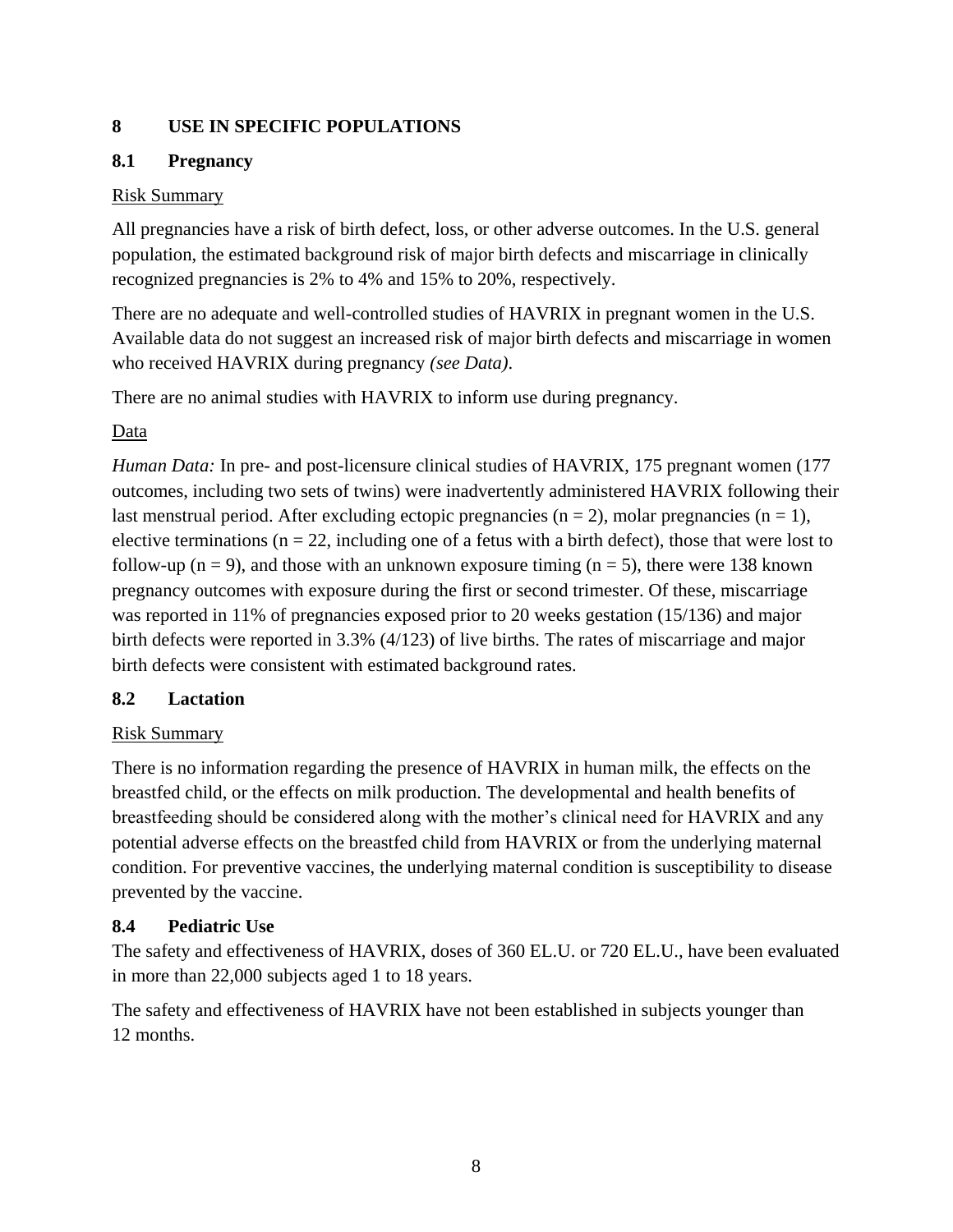## <span id="page-8-0"></span>**8.5 Geriatric Use**

Clinical studies of HAVRIX did not include sufficient numbers of subjects aged 65 years and older to determine whether they respond differently from younger subjects. Other reported clinical experience has not identified differences in overall safety between these subjects and younger adult subjects.

## <span id="page-8-1"></span>**8.6 Hepatic Impairment**

Subjects with chronic liver disease had a lower antibody response to HAVRIX than healthy subjects *[see Clinical Studies (14.3)]*.

# <span id="page-8-2"></span>**11 DESCRIPTION**

HAVRIX (Hepatitis A Vaccine) is a sterile suspension of inactivated virus for intramuscular administration. The virus (strain HM175) is propagated in MRC-5 human diploid cells. After removal of the cell culture medium, the cells are lysed to form a suspension. This suspension is purified through ultrafiltration and gel permeation chromatography procedures. Treatment of this lysate with formalin ensures viral inactivation. Viral antigen activity is referenced to a standard using an enzyme linked immunosorbent assay (ELISA), and is therefore expressed in terms of ELISA Units (EL.U.).

Each 1-mL adult dose of vaccine contains 1440 EL.U. of viral antigen, adsorbed on 0.5 mg of aluminum as aluminum hydroxide.

Each 0.5-mL pediatric dose of vaccine contains 720 EL.U. of viral antigen, adsorbed onto 0.25 mg of aluminum as aluminum hydroxide.

HAVRIX contains the following excipients: Amino acid supplement  $(0.3\%$  w/v) in a phosphate-buffered saline solution and polysorbate 20 (0.05 mg/mL). From the manufacturing process, HAVRIX also contains residual MRC-5 cellular proteins (not more than 5 mcg/mL), formalin (not more than 0.1 mg/mL), and neomycin sulfate (not more than 40 ng/mL), an aminoglycoside antibiotic included in the cell growth media.

HAVRIX is formulated without preservatives.

HAVRIX is available in vials and prefilled syringes. The tip caps of the prefilled syringes contain natural rubber latex; the plungers are not made with natural rubber latex. The vial stoppers are not made with natural rubber latex.

# <span id="page-8-3"></span>**12 CLINICAL PHARMACOLOGY**

# <span id="page-8-4"></span>**12.1 Mechanism of Action**

The hepatitis A virus belongs to the picornavirus family. It is 1 of several hepatitis viruses that cause systemic disease with pathology in the liver.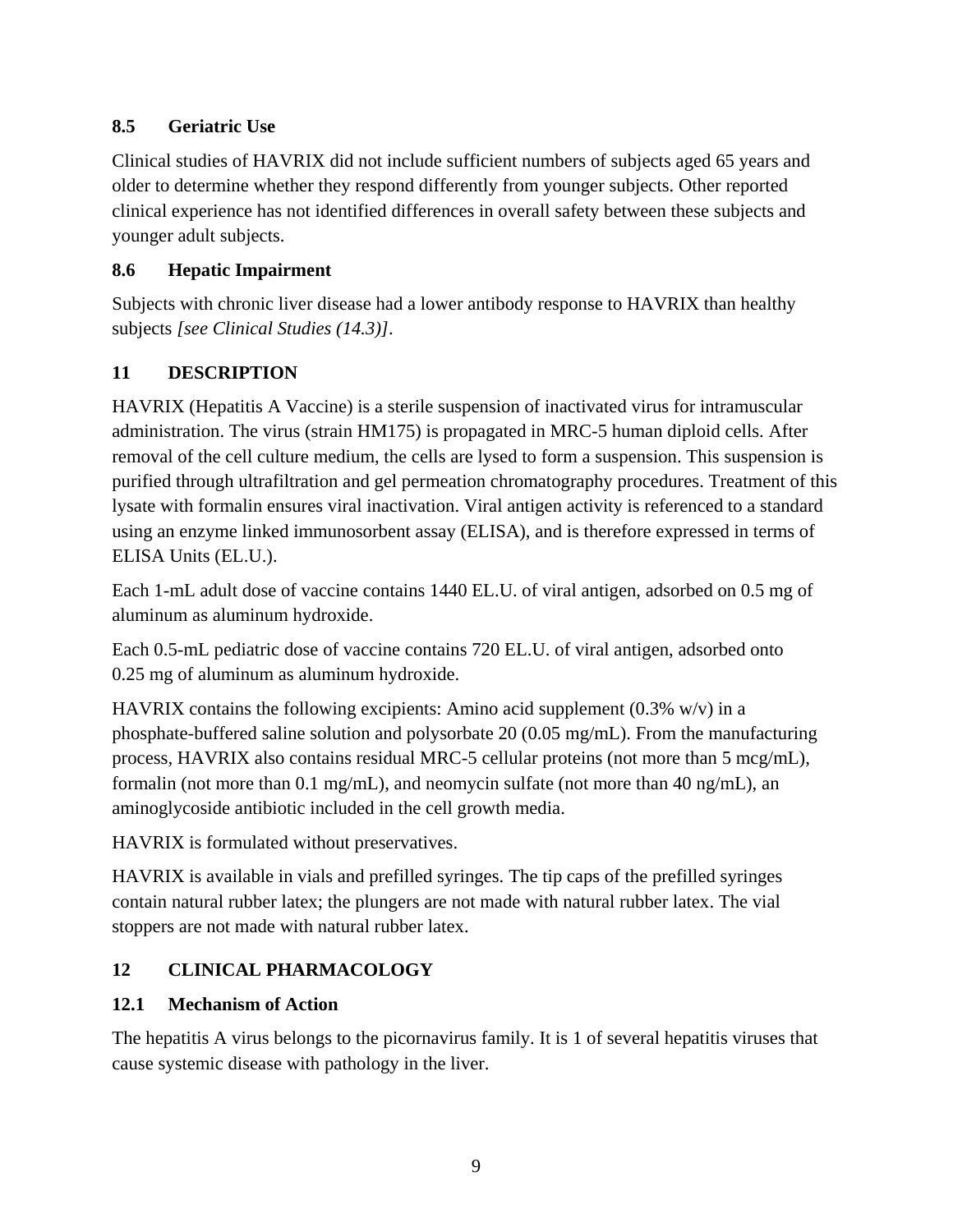The incubation period for hepatitis A averages 28 days (range:  $15$  to  $50$  days).<sup>1</sup> The course of hepatitis A infection is extremely variable, ranging from asymptomatic infection to icteric hepatitis and death.

The presence of antibodies to HAV confers protection against hepatitis A infection. However, the lowest titer needed to confer protection has not been determined.

# <span id="page-9-0"></span>**13 NONCLINICAL TOXICOLOGY**

## <span id="page-9-1"></span>**13.1 Carcinogenesis, Mutagenesis, Impairment of Fertility**

HAVRIX has not been evaluated for its carcinogenic potential, mutagenic potential, or potential for impairment of fertility.

## <span id="page-9-2"></span>**14 CLINICAL STUDIES**

## <span id="page-9-3"></span>**14.1 Pediatric Effectiveness Studies**

Protective efficacy with HAVRIX has been demonstrated in a double-blind, randomized controlled study in school children (aged 1 to 16 years) in Thailand who were at high risk of HAV infection. A total of 40,119 children were randomized to be vaccinated with either HAVRIX 360 EL.U. or ENGERIX-B [Hepatitis B Vaccine (Recombinant)] 10 mcg at 0, 1, and 12 months. Of these, 19,037 children received 2 doses of HAVRIX (0 and 1 months) and 19,120 children received 2 doses of control vaccine, ENGERIX-B (0 and 1 months). A total of 38,157 children entered surveillance at Day 138 and were observed for an additional 8 months. Using the protocol-defined endpoint ( $\geq$ 2 days absence from school, ALT level  $>$ 45 U/mL, and a positive result in the HAVAB-M test), 32 cases of clinical hepatitis A occurred in the control group. In the group receiving HAVRIX, 2 cases were identified. These 2 cases were mild in terms of both biochemical and clinical indices of hepatitis A disease. Thus the calculated efficacy rate for prevention of clinical hepatitis A was 94% (95% Confidence Interval [CI]: 74, 98).

In outbreak investigations occurring in the trial, 26 clinical cases of hepatitis A (of a total of 34 occurring in the trial) occurred. No cases occurred in vaccinees who received HAVRIX.

Using additional virological and serological analyses post hoc, the efficacy of HAVRIX was confirmed. Up to 3 additional cases of mild clinical illness may have occurred in vaccinees. Using available testing, these illnesses could neither be proven nor disproven to have been caused by HAV. By including these as cases, the calculated efficacy rate for prevention of clinical hepatitis A would be 84% (95% CI: 60, 94).

## <span id="page-9-4"></span>**14.2 Immunogenicity in Children and Adolescents**

## Immune Response to HAVRIX 720 EL.U./0.5 mL at Age 11 to 25 Months (Study HAV 210)

In this prospective, open-label, multicenter study, 1,084 children were administered study vaccine in 1 of 5 groups: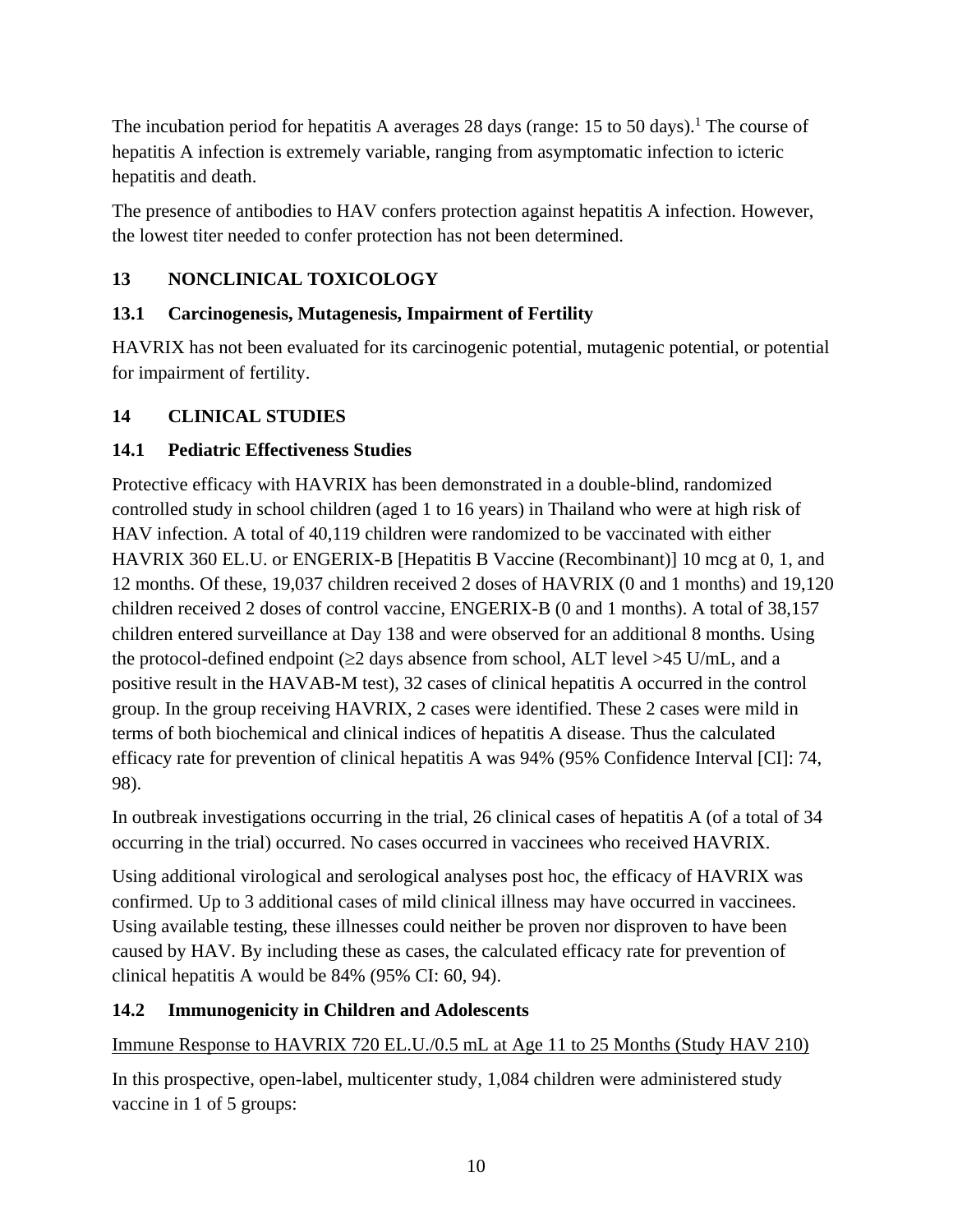(1) Children aged 11 to 13 months who received HAVRIX on a 0- and 6-month schedule;

(2) Children aged 15 to 18 months who received HAVRIX on a 0- and 6-month schedule;

(3) Children aged 15 to 18 months who received HAVRIX coadministered with INFANRIX and Haemophilus b (Hib) conjugate vaccine (no longer U.S.-licensed) at Month 0 and HAVRIX at Month 6;

(4) Children aged 15 to 18 months who received INFANRIX coadministered with Hib conjugate vaccine at Month 0 and HAVRIX at Months 1 and 7;

(5) Children aged 23 to 25 months who received HAVRIX on a 0- and 6-month schedule.

Among subjects in all groups, 52% were male; 61% of subjects were white, 9% were black, 3% were Asian, and 27% were other racial/ethnic groups. The anti-hepatitis A antibody vaccine responses and geometric mean antibody titers (GMTs), calculated on responders for Groups 1, 2, and 5 are presented in Table 2. Vaccine response rates were similar among the 3 age-groups that received HAVRIX. One month after the second dose of HAVRIX, the GMT in each of the younger age-groups (aged 11 to 13 months and 15 to 18 months) was shown to be similar to that achieved in the 23- to 25-month age-group.

**Table 2. Anti-Hepatitis A Immune Response following 2 Doses of HAVRIX 720 EL.U./0.5 mL Administered 6 Months Apart in Children Given the First Dose of HAVRIX at Age 11 to 13 Months, 15 to 18 Months, or 23 to 25 Months**

|                                |     | <b>Vaccine Response</b> | <b>GMT</b> |                 |
|--------------------------------|-----|-------------------------|------------|-----------------|
| <b>Age Group</b>               |     | $\frac{6}{6}$           | 95% CI     | (mIU/mL)        |
| 11-13 months (Group 1)         | 218 | 99                      | 97, 100    | $1.461^{\rm a}$ |
| 15-18 months (Group 2)         | 200 | 100                     | 98, 100    | $1,635^{\rm a}$ |
| $\vert$ 23-25 months (Group 5) | 211 | $100\,$                 | 98, 100    |                 |

Vaccine response = Seroconversion (anti-HAV  $\geq$ 15 mIU/mL [lower limit of antibody measurement by assay]) in children initially seronegative or at least the maintenance of the pre-vaccination anti-HAV concentration in initially seropositive children.

 $CI =$  Confidence Interval;  $GMT =$  Geometric mean antibody titer.

<sup>a</sup> Calculated on vaccine responders 1 month post-dose 2. GMTs in children aged 11 to 13 months and 15 to 18 months were non-inferior (similar) to the GMT in children aged 23 to 25 months (i.e., the lower limit of the 2-sided 95% CI on the GMT ratio for Group 1/Group 5 and for Group 2/Group 5 were both  $\geq 0.5$ ).

In 3 additional clinical studies (HAV 232, HAV 220, and HAV 231), children received either 2 doses of HAVRIX alone or the first dose of HAVRIX concomitantly administered with other routinely recommended U.S.-licensed vaccines followed by a second dose of HAVRIX. After the second dose of HAVRIX, there was no evidence for interference with the anti-HAV response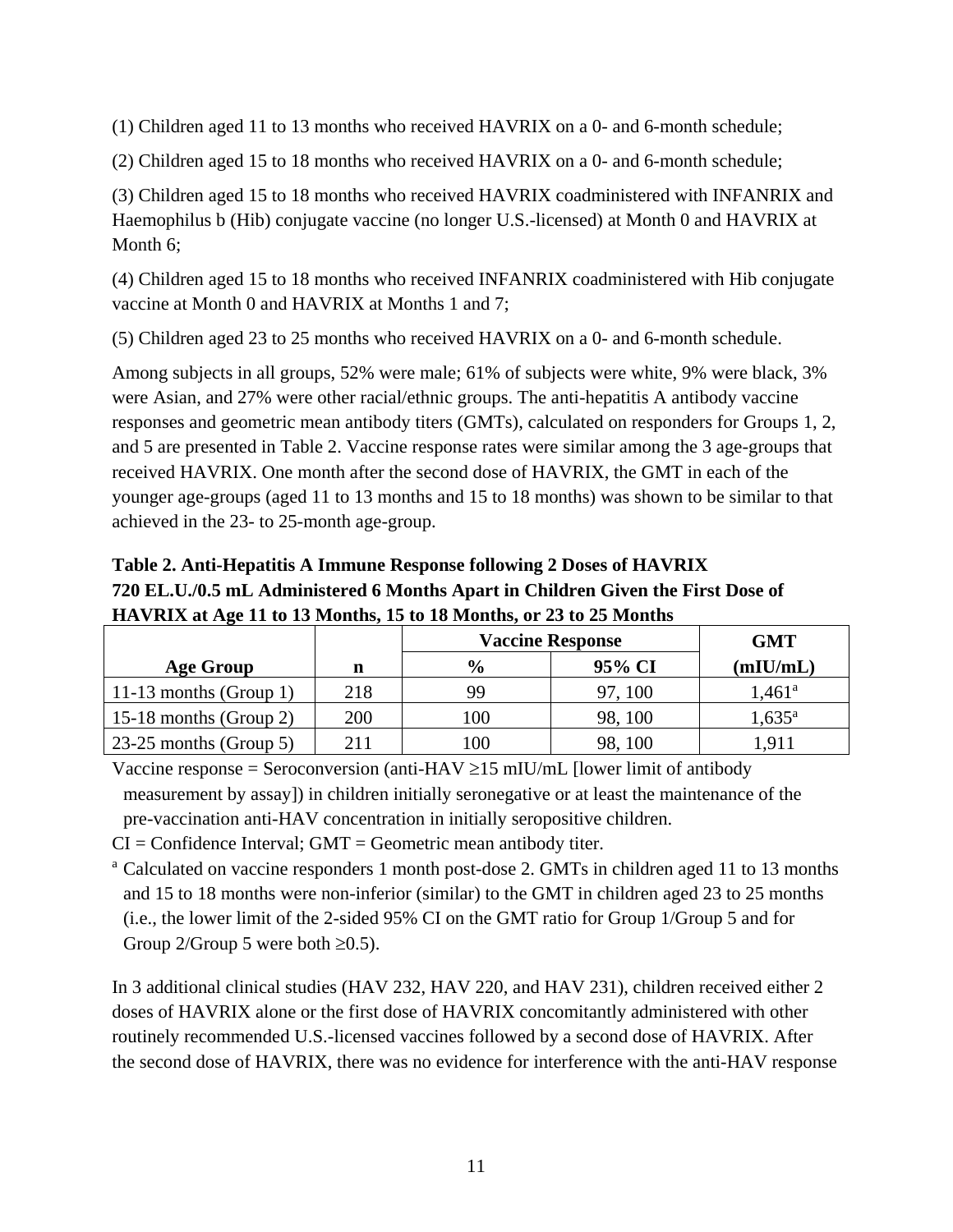in the children who received concomitantly administered vaccines compared with those who received HAVRIX alone. *[See Adverse Reactions (6.1), Clinical Studies (14.5).]*

### Immune Response to HAVRIX 360 EL.U. among Individuals Aged 2 to 18 Years

In 6 clinical studies, 762 subjects aged 2 to 18 years received 2 doses of HAVRIX (360 EL.U.) given 1 month apart (GMT ranged from 197 to 660 mIU/mL). Ninety-nine percent of subjects seroconverted following 2 doses. When a third dose of HAVRIX 360 EL.U. was administered 6 months following the initial dose, all subjects were seropositive (anti-HAV  $\geq$  20 mIU/mL) 1 month following the third dose, with GMTs rising to a range of 3,388 to 4,643 mIU/mL. In 1 study in which children were followed for an additional 6 months, all subjects remained seropositive.

Immune Response to HAVRIX 720 EL.U./0.5 mL among Individuals Aged 2 to 19 Years

In 4 clinical studies, 314 children and adolescents ranging from age 2 to 19 years were immunized with 2 doses of HAVRIX 720 EL.U./0.5 mL given 6 months apart. One month after the first dose, seroconversion (anti-HAV  $\geq$  20 mIU/mL [lower limit of antibody measurement by assay]) ranged from 96.8% to 100%, with GMTs of 194 mIU/mL to 305 mIU/mL. In studies in which sera were obtained 2 weeks following the initial dose, seroconversion ranged from 91.6% to 96.1%. One month following the booster dose at Month 6, all subjects were seropositive, with GMTs ranging from 2,495 mIU/mL to 3,644 mIU/mL.

In an additional study in which the booster dose was delayed until 1 year following the initial dose, 95.2% of the subjects were seropositive just prior to administration of the booster dose. One month later, all subjects were seropositive, with a GMT of 2,657 mIU/mL.

## <span id="page-11-0"></span>**14.3 Immunogenicity in Adults**

More than 400 healthy adults aged 18 to 50 years in 3 clinical studies were given a single 1440 EL.U. dose of HAVRIX. All subjects were seronegative for hepatitis A antibodies at baseline. Specific humoral antibodies against HAV were elicited in more than 96% of subjects when measured 1 month after vaccination. By Day 15, 80% to 98% of vaccinees had already seroconverted (anti-HAV  $\geq$  20 mIU/mL [lower limit of antibody measurement by assay]). GMTs of seroconverters ranged from 264 to 339 mIU/mL at Day 15 and increased to a range of 335 to 637 mIU/mL by 1 month following vaccination.

The GMTs obtained following a single dose of HAVRIX are at least several times higher than that expected following receipt of immune globulin.

In a clinical study using 2.5 to 5 times the standard dose of immune globulin (standard  $dose = 0.02$  to 0.06 mL/kg), the GMT in recipients was 146 mIU/mL at 5 days post-administration, 77 mIU/mL at Month 1, and 63 mIU/mL at Month 2.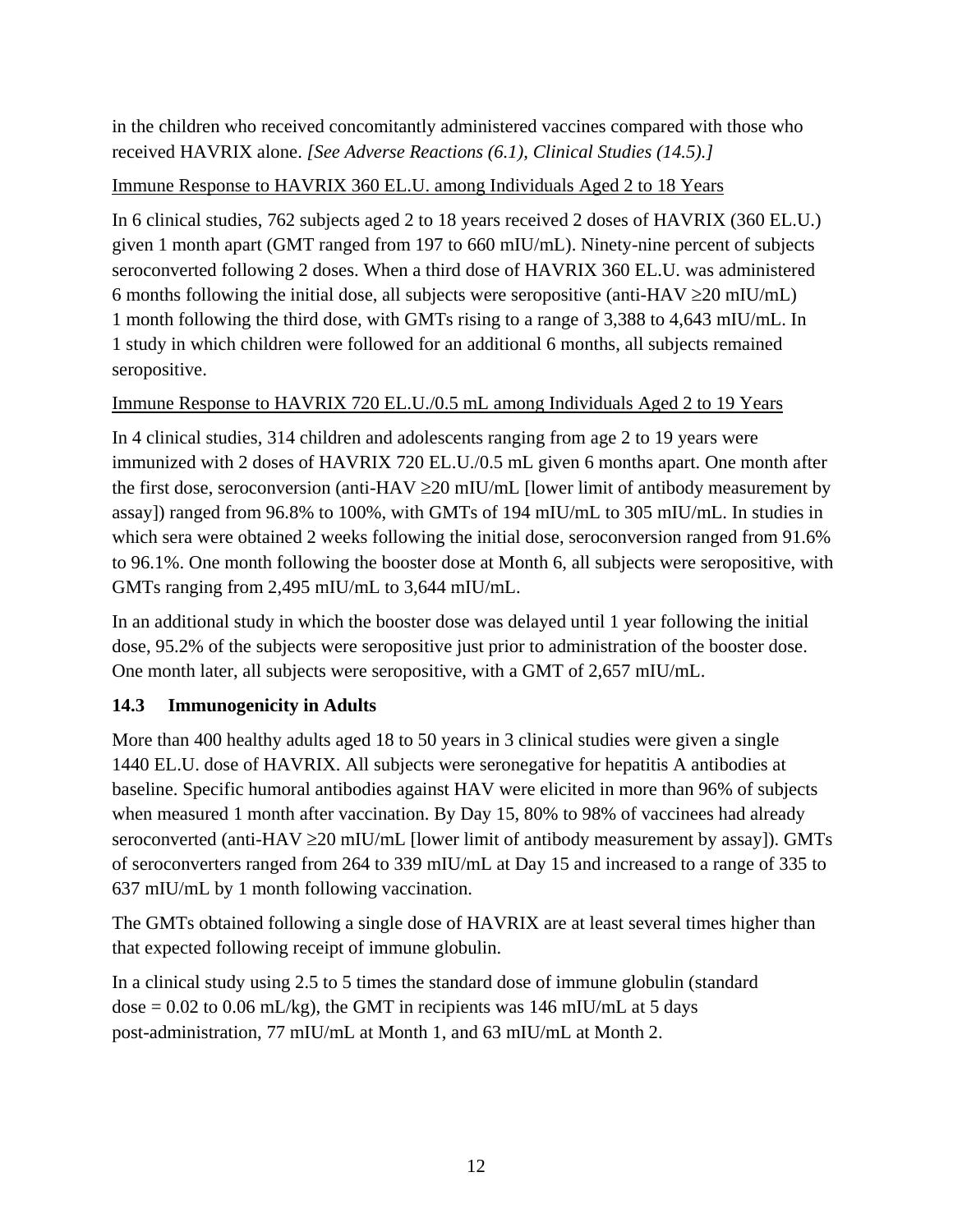In 2 clinical trials in which a booster dose of 1440 EL.U. was given 6 months following the initial dose, 100% of vaccinees  $(n = 269)$  were seropositive 1 month after the booster dose, with GMTs ranging from 3,318 mIU/mL to 5,925 mIU/mL. The titers obtained from this additional dose approximate those observed several years after natural infection.

In a subset of vaccinees  $(n = 89)$ , a single dose of HAVRIX 1440 EL.U. elicited specific anti-HAV neutralizing antibodies in more than 94% of vaccinees when measured 1 month after vaccination. These neutralizing antibodies persisted until Month 6. One hundred percent of vaccinees had neutralizing antibodies when measured 1 month after a booster dose given at Month 6.

Immunogenicity of HAVRIX was studied in subjects with chronic liver disease of various etiologies. One hundred eighty-nine healthy adults and 220 adults with either chronic hepatitis B  $(n = 46)$ , chronic hepatitis C  $(n = 104)$ , or moderate chronic liver disease of other etiology  $(n = 70)$  were vaccinated with HAVRIX 1440 EL.U. on a 0- and 6-month schedule. The last group consisted of alcoholic cirrhosis ( $n = 17$ ), autoimmune hepatitis ( $n = 10$ ), chronic hepatitis/cryptogenic cirrhosis (n = 9), hemochromatosis (n = 2), primary biliary cirrhosis  $(n = 15)$ , primary sclerosing cholangitis  $(n = 4)$ , and unspecified  $(n = 13)$ . At each time point, GMTs were lower for subjects with chronic liver disease than for healthy subjects. At Month 7, the GMTs ranged from 478 mIU/mL (chronic hepatitis C) to 1,245 mIU/mL (healthy). One month after the first dose, seroconversion rates in adults with chronic liver disease were lower than in healthy adults. However, 1 month after the booster dose at Month 6, seroconversion rates were similar in all groups; rates ranged from 94.7% to 98.1%. The relevance of these data to the duration of protection afforded by HAVRIX is unknown.

In subjects with chronic liver disease, local injection site reactions with HAVRIX were similar among all 4 groups, and no serious adverse reactions attributed to the vaccine were reported in subjects with chronic liver disease.

### <span id="page-12-0"></span>**14.4 Duration of Immunity**

The duration of immunity following a complete schedule of immunization with HAVRIX has not been established.

## <span id="page-12-1"></span>**14.5 Immune Response to Concomitantly Administered Vaccines**

In 3 clinical studies HAVRIX was administered concomitantly with other routinely recommended U.S.-licensed vaccines: Study HAV 232: Diphtheria and tetanus toxoids and acellular pertussis vaccine adsorbed (INFANRIX, DTaP) and Haemophilus b (Hib) conjugate vaccine (tetanus toxoid conjugate) (manufactured by Sanofi Pasteur SA); Study HAV 220: Pneumococcal 7-valent conjugate vaccine (PCV-7) (manufactured by Pfizer), and Study HAV 231: MMR and varicella vaccines. *[See Adverse Reactions (6.1).]*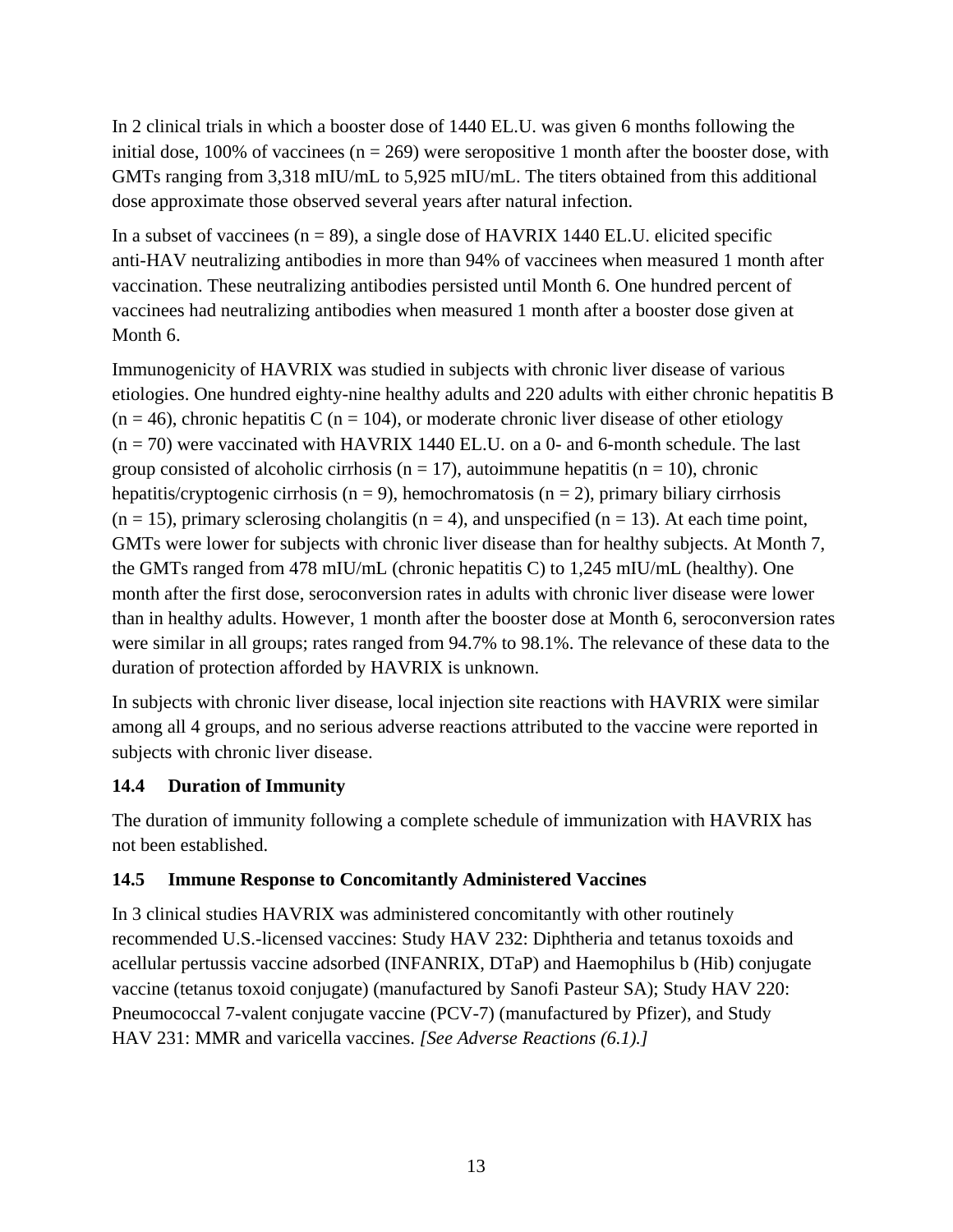### Concomitant Administration with DTaP and Hib Conjugate Vaccine (Study HAV 232)

In this U.S. multicenter study, 468 subjects, children aged 15 months were randomized to receive: Group 1) HAVRIX coadministered with INFANRIX and Hib conjugate vaccine  $(n = 127)$ ; Group 2) INFANRIX and Hib conjugate vaccine alone followed by a first dose of HAVRIX 1 month later ( $n = 132$ ); or Group 3) HAVRIX alone ( $n = 135$ ). All subjects received a second dose of HAVRIX alone 6 to 9 months following the first dose. Among subjects in all groups combined, 53% were male; 64% of subjects were white, 12% were black, 6% were Hispanic, and 18% were other racial/ethnic groups.

There was no evidence for reduced antibody response to diphtheria and tetanus toxoids (percentage of subjects with antibody levels  $\geq 0.1$  mIU/mL to each antigen), pertussis antigens (percentage of subjects with seroresponse, antibody concentrations  $\geq$  5 EL.U./mL in seronegative subjects or post-vaccination antibody concentration  $\geq 2$  times the pre-vaccination antibody concentration in seropositive subjects, and GMTs), or Hib (percentage of subjects with antibody levels  $\geq 1$  mcg/mL to polyribosyl-ribitol phosphate, PRP) when HAVRIX was administered concomitantly with INFANRIX and Hib conjugate vaccine (Group 1) relative to INFANRIX and Hib conjugate vaccine administered together (Group 2).

### Concomitant Administration with Pneumococcal 7-Valent Conjugate Vaccine (Study HAV 220)

In this U.S. multicenter study, 433 children aged 15 months were randomized to receive: Group 1) HAVRIX coadministered with PCV-7 vaccine ( $n = 137$ ); Group 2) HAVRIX administered alone ( $n = 147$ ); or Group 3) PCV-7 vaccine administered alone ( $n = 149$ ) followed by a first dose of HAVRIX 1 month later. All subjects received a second dose of HAVRIX 6 to 9 months after the first dose. Among subjects in all groups combined, 53% were female; 61% of subjects were white, 16% were Hispanic, 15% were black, and 8% were other racial/ethnic groups.

There was no evidence for reduced antibody response to PCV-7 (GMC to each serotype) when HAVRIX was administered concomitantly with PCV-7 vaccine (Group 1) relative to PCV-7 administered alone (Group 3).

### Concomitant Administration with MMR and Varicella Vaccines (Study HAV 231)

In a U.S. multicenter study, there was no evidence for interference in the immune response to MMR and varicella vaccines (the percentage of subjects with pre-specified seroconversion/seroresponse levels) administered to subjects aged 15 months concomitantly with HAVRIX relative to the response when MMR and varicella vaccines are administered without HAVRIX. *[See Adverse Reactions (6.1).]*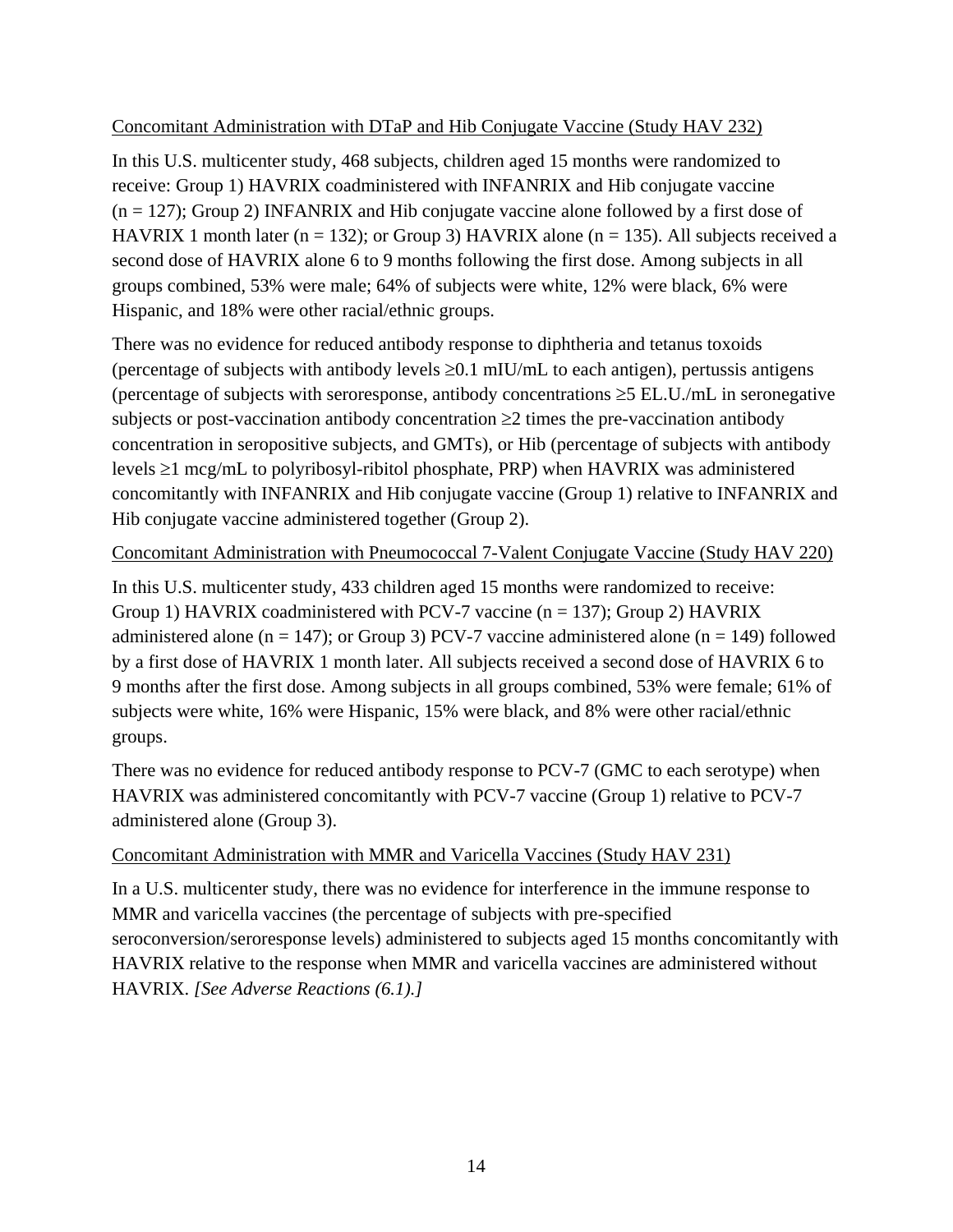### <span id="page-14-0"></span>**15 REFERENCES**

1. Centers for Disease Control and Prevention. Prevention of hepatitis A through active or passive immunization: Recommendations of the Immunization Practices Advisory Committee (ACIP). *MMWR.* 2006;55(RR-7):1-23.

## <span id="page-14-1"></span>**16 HOW SUPPLIED/STORAGE AND HANDLING**

HAVRIX is available in single-dose vials and prefilled disposable TIP-LOK syringes (packaged without needles) (Preservative-Free Formulation):

720 EL.U./0.5 mL

NDC 58160-825-01 Vial in Package of 10: NDC 58160-825-11

NDC 58160-825-43 Syringe in Package of 10: NDC 58160-825-52

1440 EL.U./mL

NDC 58160-826-01 Vial in Package of 10: NDC 58160-826-11

NDC 58160-826-05 Syringe in Package of 1: NDC 58160-826-34

NDC 58160-826-43 Syringe in Package of 10: NDC 58160-826-52

Store refrigerated between  $2^{\circ}$  and  $8^{\circ}C$  (36° and 46°F). Do not freeze. Discard if the vaccine has been frozen. Do not dilute to administer.

## <span id="page-14-2"></span>**17 PATIENT COUNSELING INFORMATION**

- Inform vaccine recipients and parents or guardians of the potential benefits and risks of immunization with HAVRIX.
- Emphasize, when educating vaccine recipients and parents or guardians regarding potential side effects, that HAVRIX contains non-infectious killed viruses and cannot cause hepatitis A infection.
- Instruct vaccine recipients and parents or guardians to report any adverse events to their healthcare provider.
- Give vaccine recipients and parents or guardians the Vaccine Information Statements, which are required by the National Childhood Vaccine Injury Act of 1986 to be given prior to immunization. These materials are available free of charge at the Centers for Disease Control and Prevention (CDC) website (www.cdc.gov/vaccines).

Trademarks are owned by or licensed to the GSK group of companies.